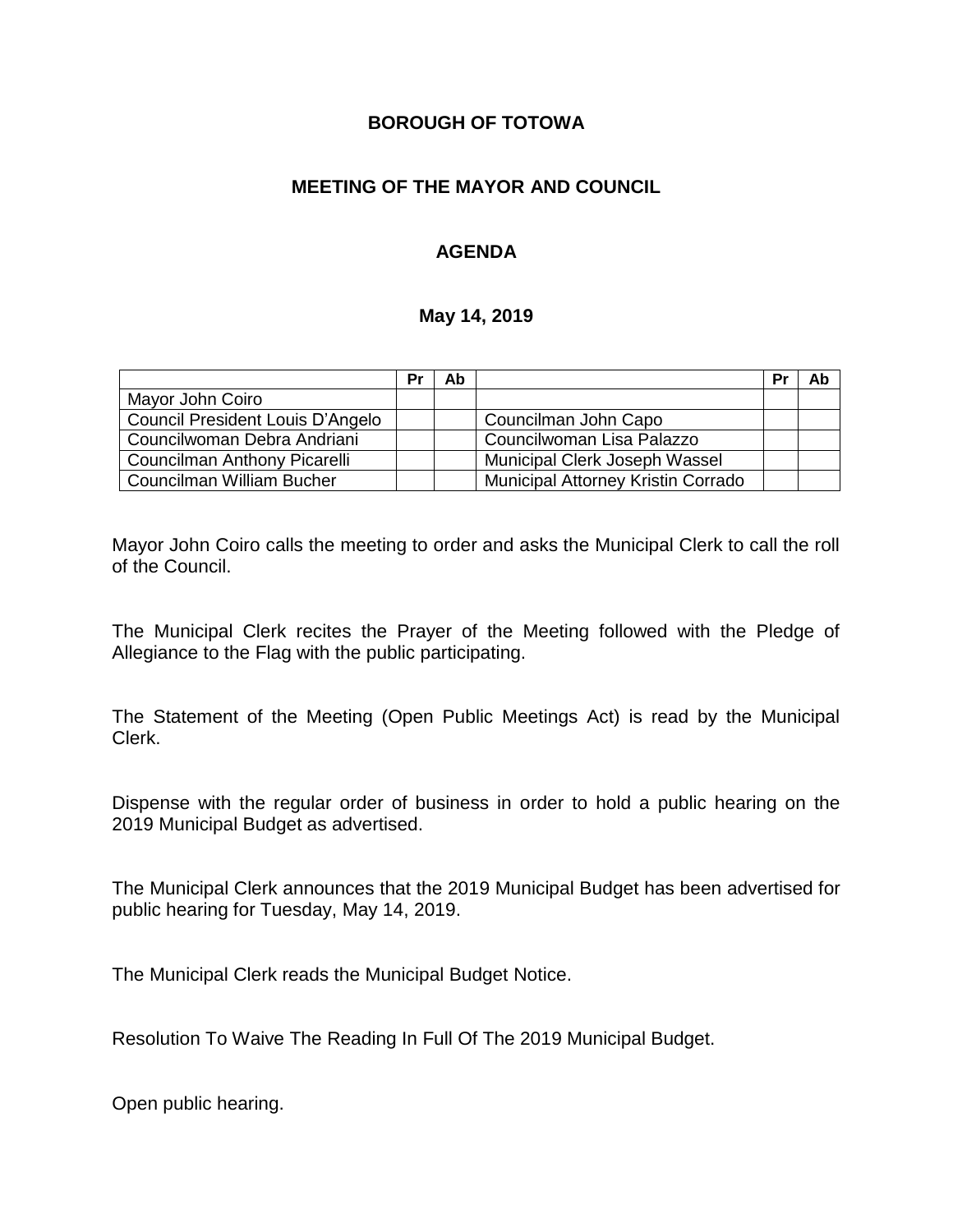Mayor Coiro asks if any citizens wish to be heard on the 2019 Municipal Budget.

## **CITIZENS HEARD:**

Close public hearing.

Resolution Regarding Self-Examination Of The 2019 Municipal Budget.

Resolution To Adopt The 2019 Municipal Budget.

Revert to the regular order of business.

Report from Members of the Council, Municipal Clerk and Municipal Attorney.

**CITIZENS HEARD:**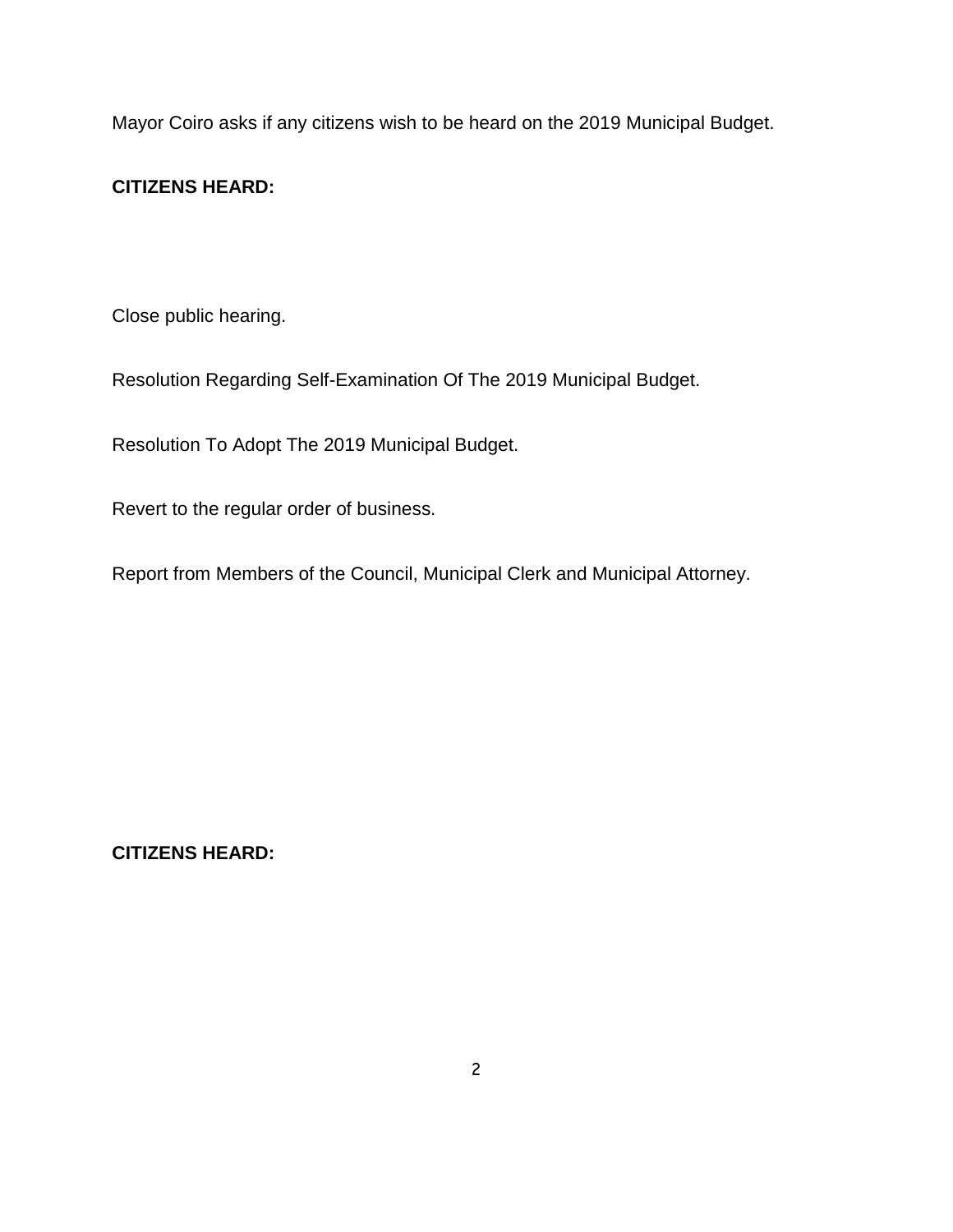Minutes of the Mayor and Council for the meeting of April 23, 2019.

# **COMMITTEE ON FINANCE: PICARELLI, D'ANGELO, CAPO.**

Resolution No. 2019-11 for the payment of bills.

## **COMMITTEE ON PUBLIC SAFETY: D'ANGELO, CAPO, BUCHER.**

No report.

## **COMMITTEE ON PUBLIC WORKS: BUCHER, PALAZZO, PICARELLI.**

Accept the bids for the Jefferson Place and Raphael Road Improvements.

Recommendation of the Committee to adopt the resolution to award the contract/reject the bids for the Jefferson Place and Raphael Road Improvements.

## **COMMITTEE ON ENG. & PUB. PROPERTY: CAPO, ANDRIANI, D'ANGELO.**

Change Order No. 1 for a net decrease of \$1,717.00 and Payment Estimate No. 3 (Final) in the amount of \$11,369.30 to North American Pipeline Services, LLC for the Sanitary Sewer Main Rehabilitation – Phases V & VI.

Accept the bids for the Sanitary Sewer Main Rehabilitation – Phases VII & VIII.

Recommendation of the Committee to adopt the resolution to award the contract/reject the bids for the Sanitary Sewer Main Rehabilitation – Phases VII & VIII.